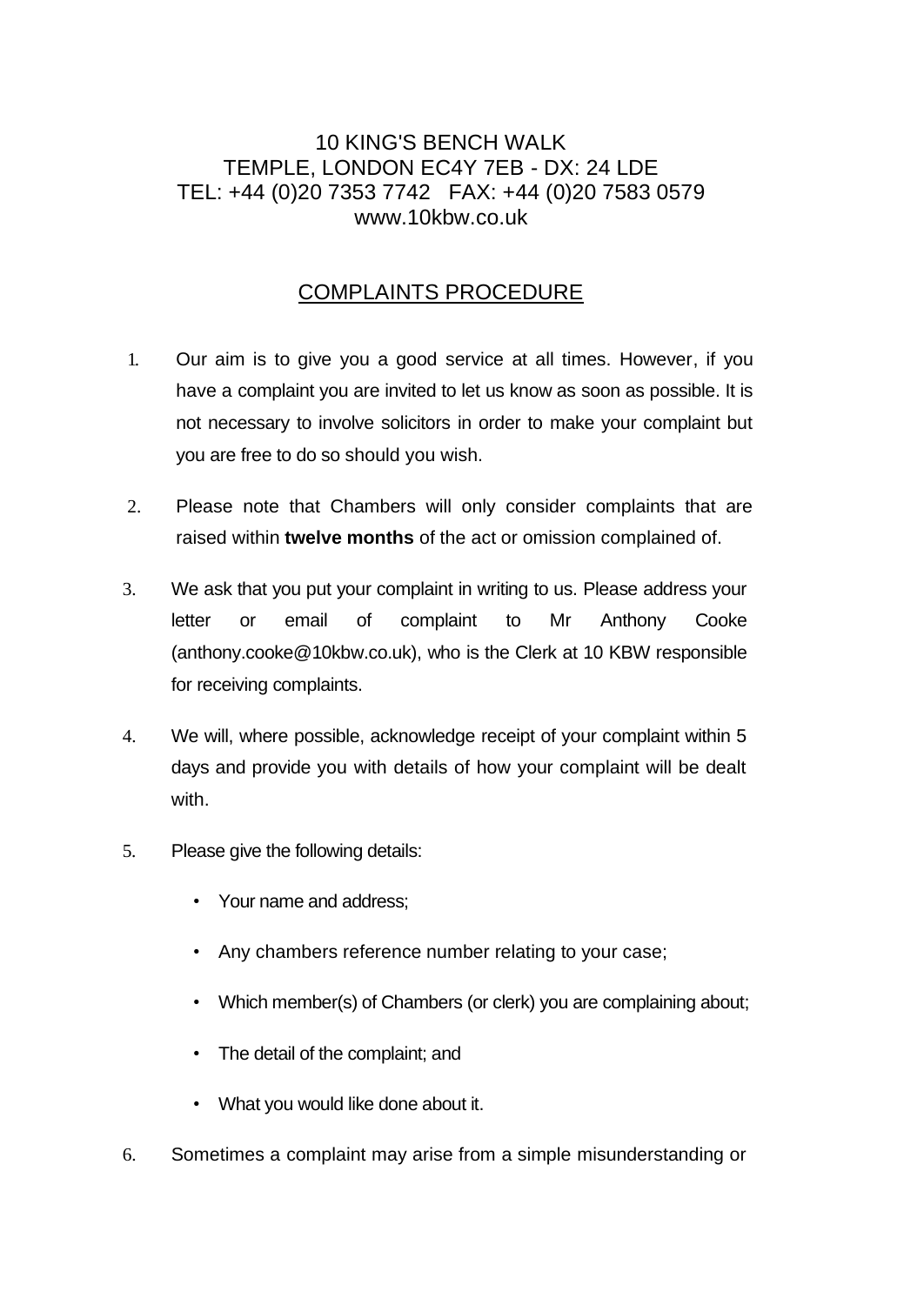be capable of swift resolution. Accordingly, in most cases the compliant will be referred to the individual concerned and their comments sought. Those comments will be sent to the complainant to see whether the complaint can be resolved at this juncture. If that proves impossible the following paragraphs apply.

- 7. Our Chambers has a panel made up of experienced members of Chambers, which will consider any unresolved written complaint against a barrister or clerk. Within 21 days of your written complaint being received the panel will appoint one of its members to investigate it. The person appointed will be someone other than the person you are complaining about.
- 8. The person appointed to investigate will write to you as soon as possible to let you know he has been appointed and that he will reply to your complaint within 28 days of his appointment. If he finds later that he is not going to be able to reply within 28 days he will set a new date for his reply and inform you. His reply will set out:
	- •The nature and scope of his investigation;
	- •His conclusion on each complaint and the basis for his conclusion; and
	- If he finds that you are justified in your complaint, his proposals for resolving the complaint.

#### **Confidentiality**

9. All conversations and documents relating to the complaint will be treated as confidential and will be disclosed only to the extent that is necessary. Disclosure will be to the head of chambers, members of our management committee and to anyone involved in the complaint and its investigation. Such people will include the barrister or member of staff who you have complained about, the head or relevant senior member of the panel and the person who investigates the complaint. The Bar Standards Board is entitled to inspect the documents and seek information about the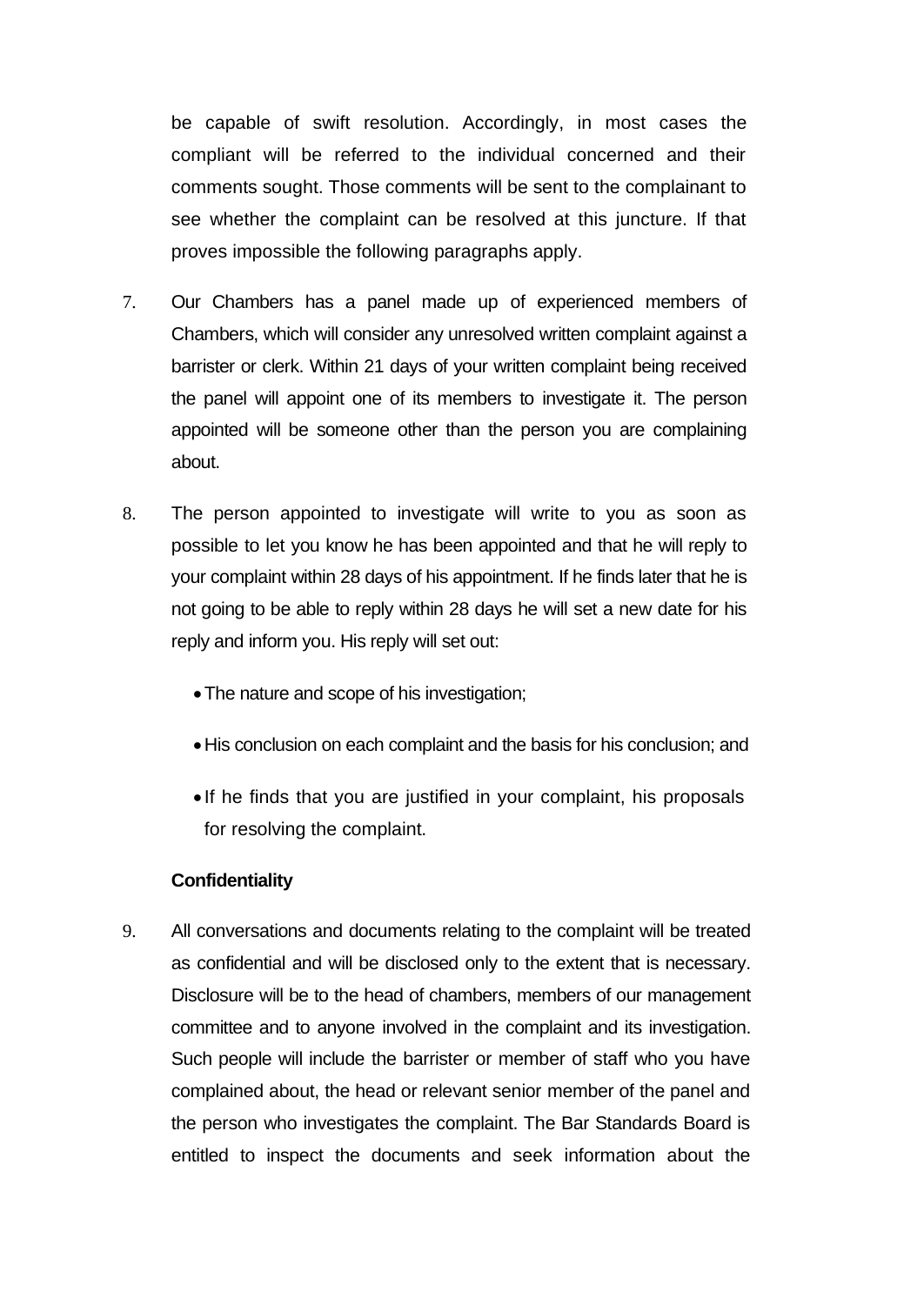complaint when discharging its auditing and monitoring functions.

### **Our Policy**

10. As part of our commitment to client care we make a written record of any complaint and retain all documents and correspondence generated by the complaint for a period of six years. Our management committee from time to time may inspect an anonymised record with a view to improving services.

## **Complaints to the Legal Ombudsman**

- 11. If you are unhappy with the outcome of our investigation you may take up your complaint with the Legal Ombudsman, the independent complaints body for complaints about lawyers, at the conclusion of our consideration of your complaint. Ordinarily, a complainant cannot use the Legal Ombudsman unless the complainant has first used our complaints procedure.
- 12. Please note that the Legal Ombudsman has the following requirements in relation to time constraints for hearing your complaint:

The problem or when you found out about it, happened after 5 October 2010; and you are referring your complaint to the Legal Ombudsman within either of the following:

- •Six years of the problem happening; or
- •Three years from when you found out about it; and
- •You are referring your complaint to them within six months of our final response.
- 13. You can write to the Legal Ombudsman at:

Legal Ombudsman

PO Box 6806,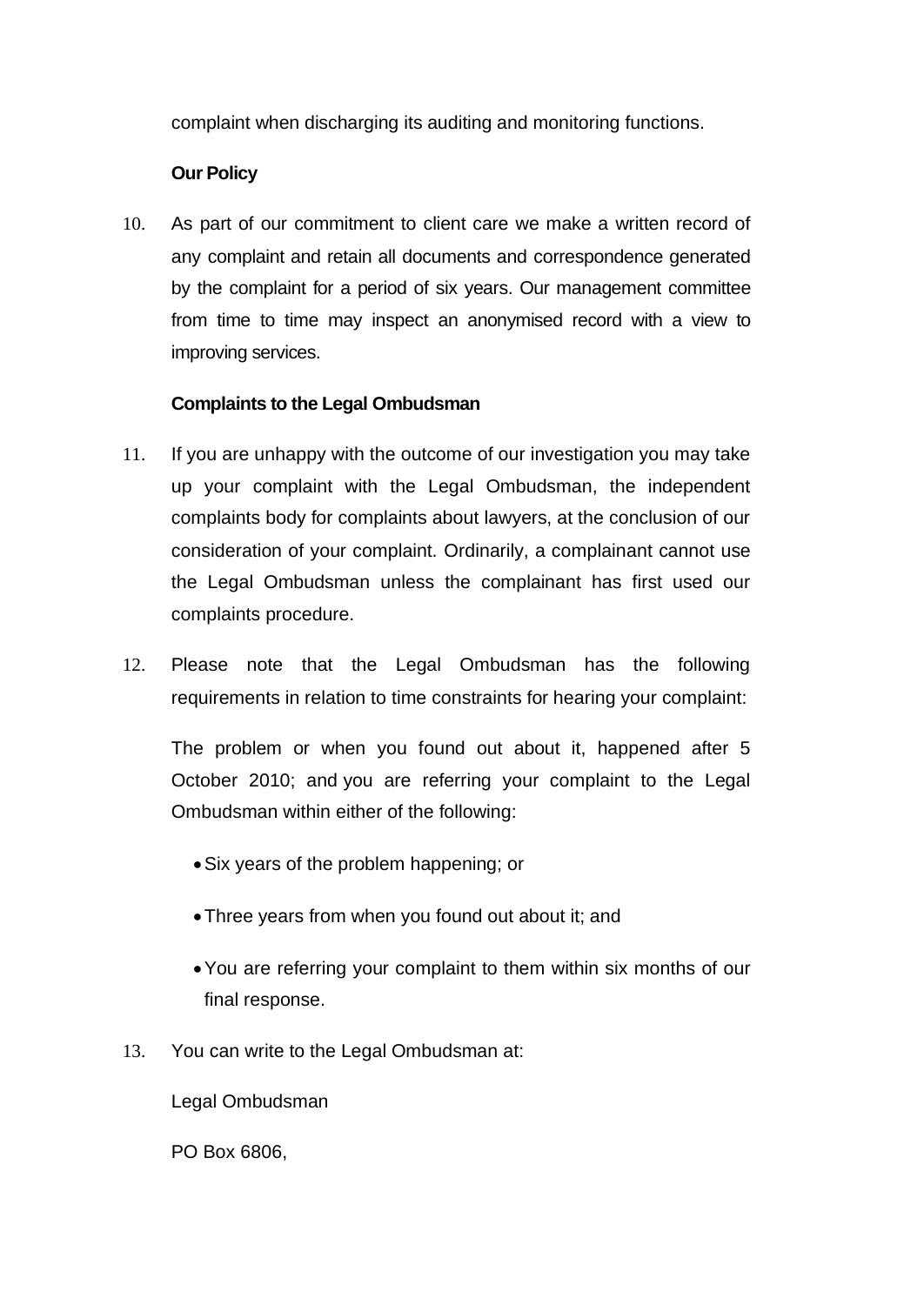Wolverhampton

WV1 9WJ

Telephone number: 0300 555 0333

E-mail: enquiries@legalombudsman.org.uk

- 14. The Ombudsman will only deal with complaints from consumers. This means that only complaints from the barrister's client are within their jurisdiction. Non-clients who are not satisfied with the outcome of the Chambers' investigation should contact the Bar Standards Board rather than the Legal Ombudsman.
- 15. It should be noted that it may not always be possible to investigate a complaint brought by a non-client. This is because the ability of Chambers to satisfactorily investigate and resolve such matters is limited and complaints of this nature are often better suited to the disciplinary processes maintained by the Bar Standards Board. Therefore, Chambers will make an initial assessment of the complaint and if they feel that the issues raised cannot be satisfactorily resolved through the Chambers complaints process they will refer you to the Bar Standards Board at:

Bar Standards Board

Professional Conduct Department

289-293 High Holborn

London WC1V 7HZ

Telephone number: 0207 6111 444

Website: www.barstandardsboard.org.uk

### **Notification of insurers**

16. Any complaint that involves negligence or a potential claim against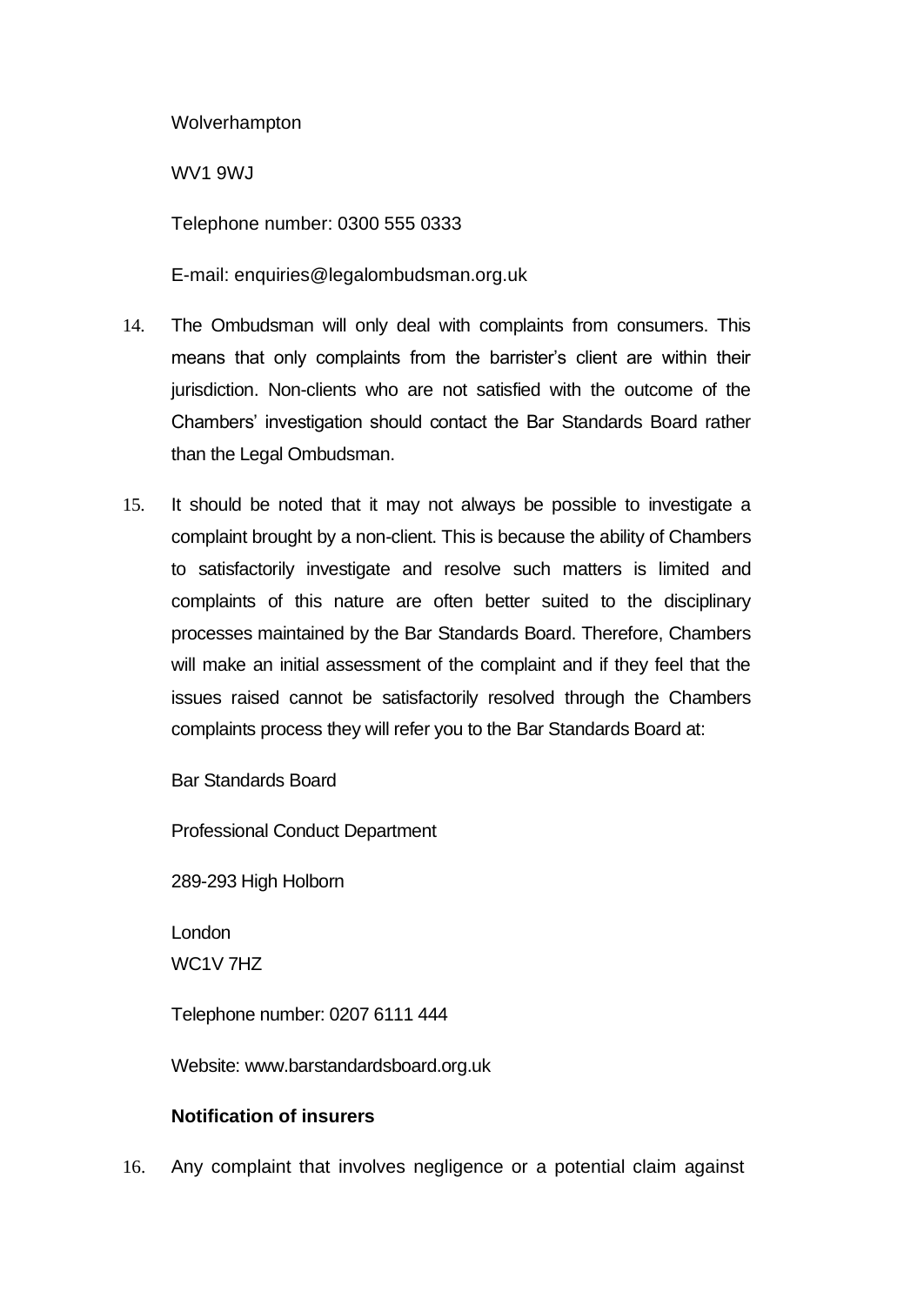professional indemnity insurance is brought to the attention of the insurers as soon as possible by the barrister.

*Complaints policy effective June 2021*